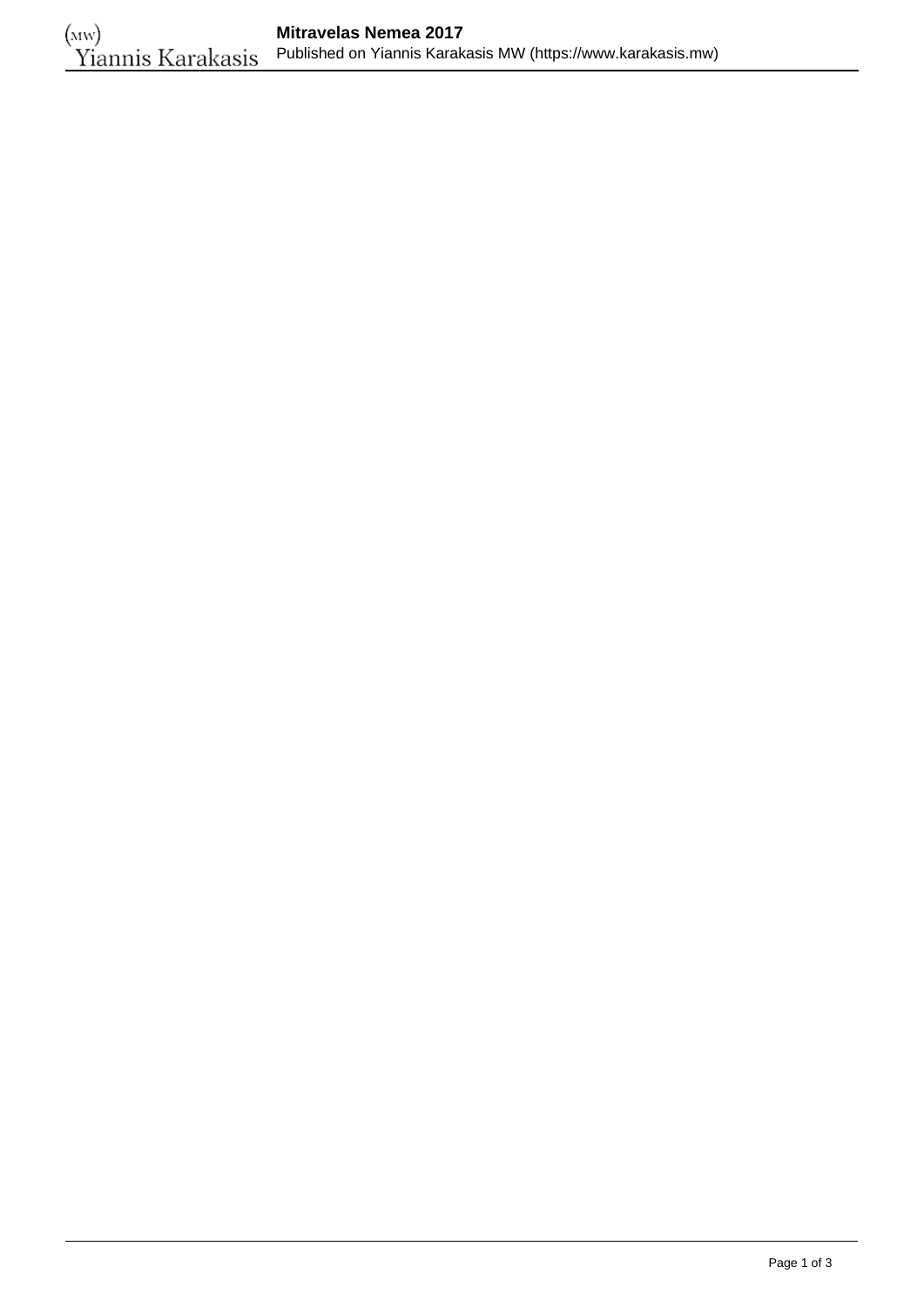

## **Mitravelas Nemea 2017**

(92)

(Tsindaria and Ahladias subregions. matured for 7 months in second use French oak). After the stunning 2016 vintage that won Gold at the Decanter Awards the 2017 is reintroduced with a new label and an even more sophisticated character. This delivers a wonderful expression of red fruit along earthy notes, perfect oak integration with second use oak for just 7 months and a general sense of hands off approach highlighting the quintessential aromas of Agiorgitiko. An effort I hope will find more followers in order to highlight Nemea's terroir. Greece & Grapes €14.50

 Producer Mitravelas

Region

Peloponnese, Nemea

Color / Type